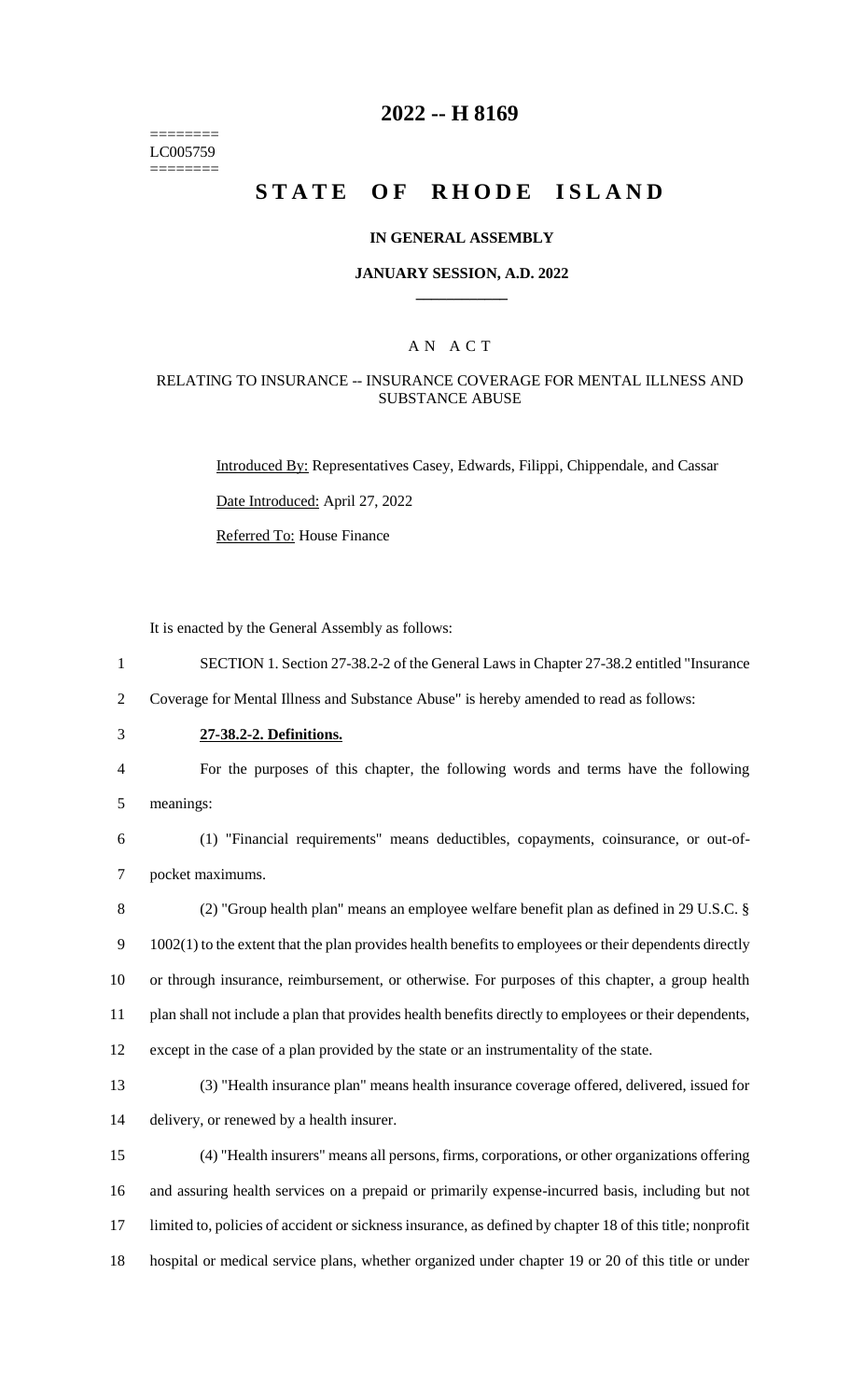- any public law or by special act of the general assembly; health maintenance organizations, or any
- other entity that insures or reimburses for diagnostic, therapeutic, or preventive services to a
- determined population on the basis of a periodic premium. Provided, this chapter does not apply to
- insurance coverage providing benefits for:
- (i) Hospital confinement indemnity;
- (ii) Disability income;
- (iii) Accident only;
- (iv) Long-term care;
- (v) Medicare supplement;
- (vi) Limited benefit health;
- (vii) Specific disease indemnity;
- (viii) Sickness or bodily injury or death by accident or both; and
- (ix) Other limited benefit policies.

 (5) "Mental health or substance use disorder" means any mental disorder and substance use disorder that is listed in the most recent revised publication or the most updated volume of either the Diagnostic and Statistical Manual of Mental Disorders (DSM) published by the American Psychiatric Association or the International Classification of Disease Manual (ICO) published by the World Health Organization; provided, that tobacco and caffeine are excluded from the definition of "substance" for the purposes of this chapter.

 (6) "Non-quantitative treatment limitations" means: (i) Medical management standards; (ii) Formulary design and protocols; (iii) Network tier design; (iv) Standards for provider admission to participate in a network; (v) Reimbursement rates and methods for determining usual, customary, and reasonable charges; and (vi) Other criteria that limit scope or duration of coverage for services in the treatment of mental health and substance use disorders, including restrictions based on geographic location, facility type, and provider specialty.

 (7) "Quantitative treatment limitations" means numerical limits on coverage for the treatment of mental health and substance use disorders based on the frequency of treatment, number of visits, days of coverage, days in a waiting period, or other similar limits on the scope or duration of treatment.

(8) "Serious mental illness" means a mental disorder as defined in the most recent edition

of the Diagnostic and Statistical Manual of Mental Disorders published by the American

- Psychiatric Association that results in serious functional impairment that substantially interferes
- with or limits one or more major life activities.
- (9) "Step therapy protocol" means a protocol that establishes a specific sequence in which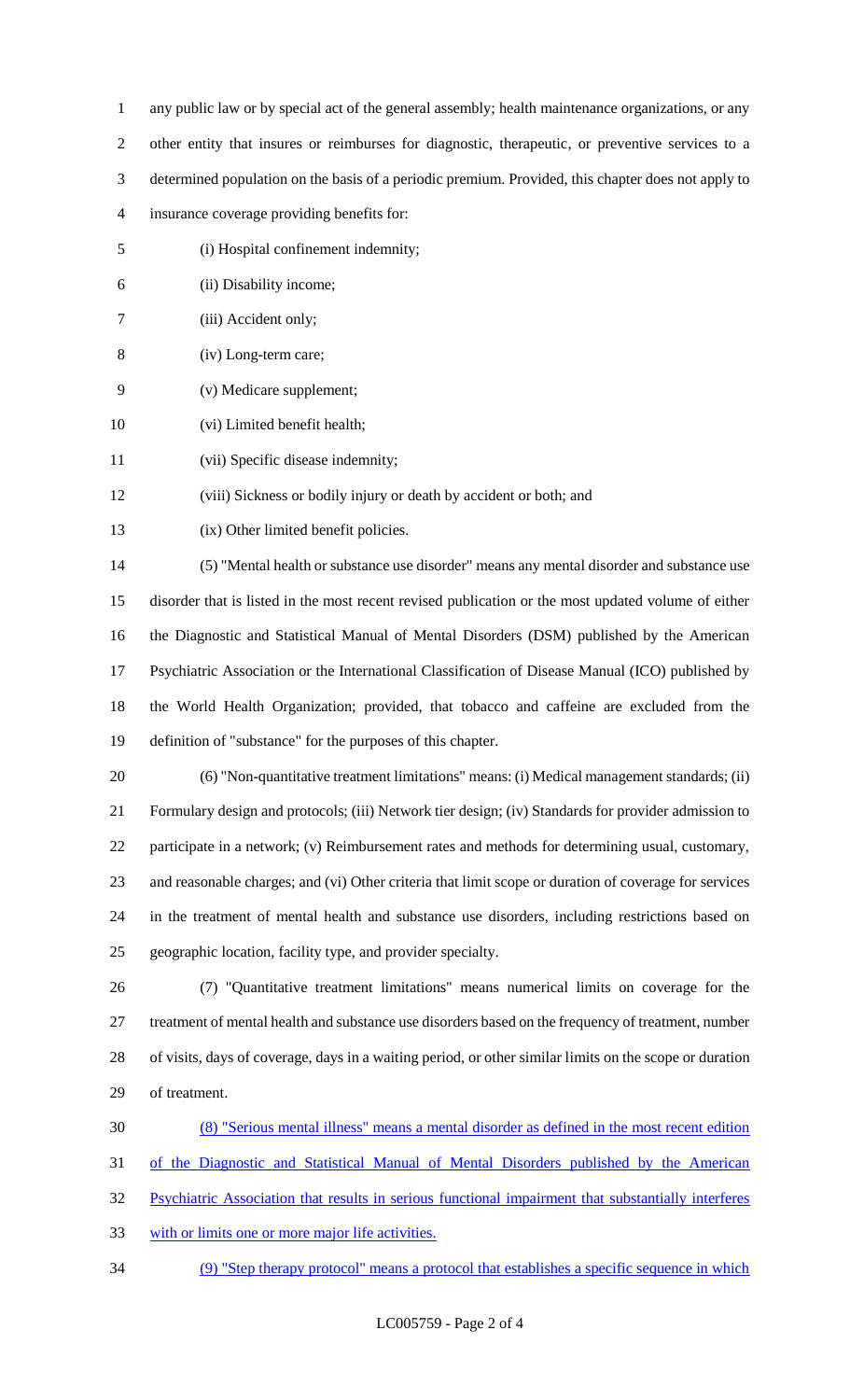- 1 prescription drugs for a specified medical condition are medically necessary for a particular
- 2 enrollee and are covered under a pharmacy or medical benefit by a carrier, including self-
- 3 administered and physician-administered drugs.
- 4 SECTION 2. Chapter 27-38.2 of the General Laws entitled "Insurance Coverage for Mental
- 5 Illness and Substance Abuse" is hereby amended by adding thereto the following section:
- 

## 6 **27-38.2-6. Prohibition of prior authorization or step therapy protocol.**

- 7 A group health plan, an individual or group health insurance plan, as defined under chapters
- 8 18, 19, 20, and 41 of title 27, the Rhode Island medical assistance program, as defined under chapter
- 9 8 of title 40, and any contract between the Rhode Island medical assistance program and a health
- 10 insurer shall not require prior authorization or a step therapy protocol for the prescription of
- 11 medication used to assess or treat an enrollee's serious mental illness.
- 12 SECTION 3. This act shall take effect upon passage and shall apply to all policies,
- 13 contracts, and certificates executed, delivered, issued for delivery, continued or renewed in this
- 14 state on or after January 1, 2023.

======== LC005759 ========